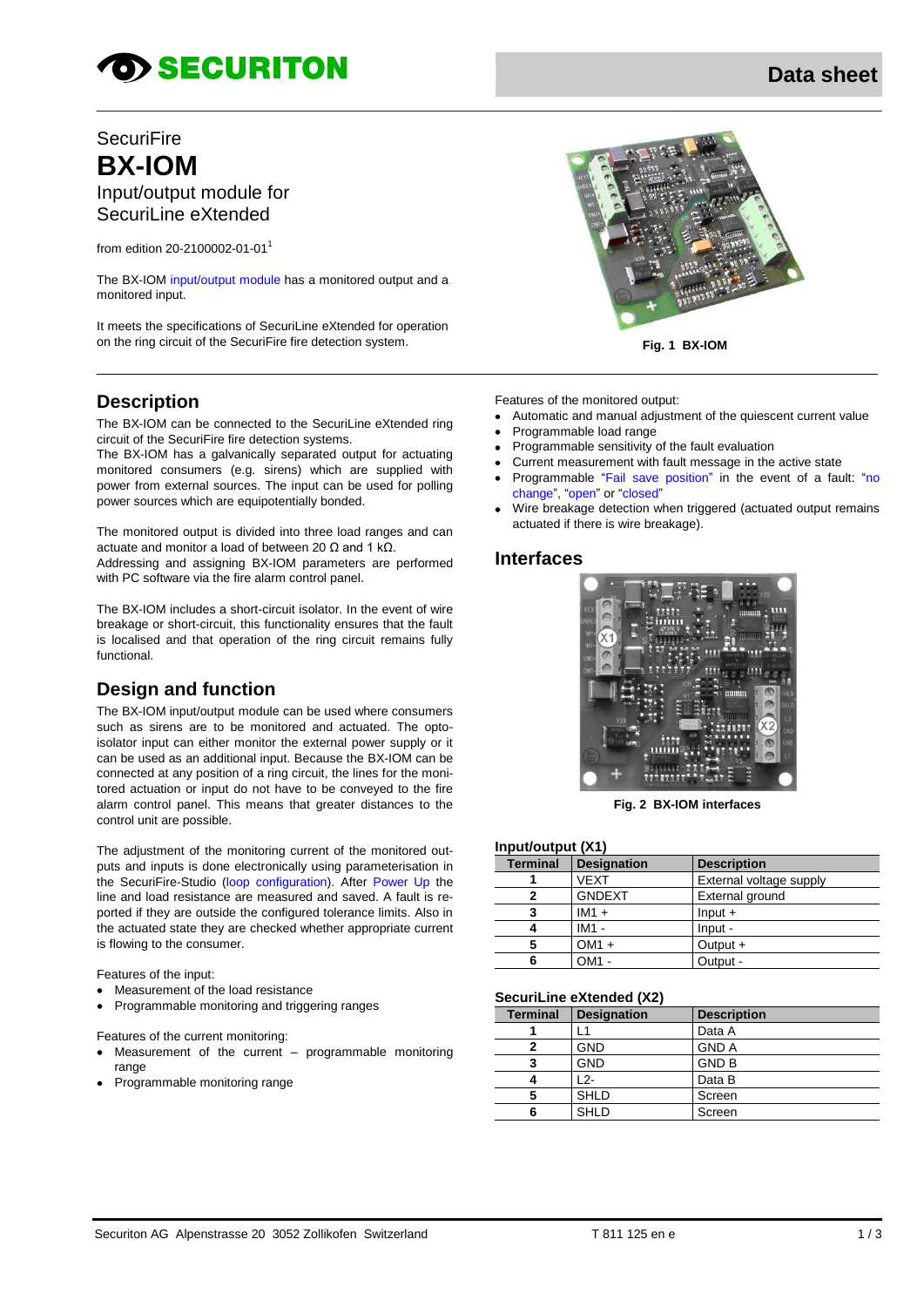#### **Power requirement**

For mixed operation of detectors and modules on the ring circuit, it is important to know that the BX-IOM has the power consumption of about 5 detectors. This reduces the number of detectors that can be connected by 5 for each BX-IOM; 32 BX-IOMs maximum are permitted per ring circuit.

A tool is available for calculating the maximum possible ring length and the maximum number of participants.

#### **Connection example**

Here we describe the connection of a consumer with electronic input switching. When the measurement voltages are low, they have no regular resistance value for detecting line breaks, which is why the consumer is loaded directly on its terminals with ohmic resistance (e.g. 680  $Ω$  or 1 k $Ω$ , 1 W).



**Fig. 3 BX-IOM connection example**

#### **Requirement for external power supply**

The requirement for external power supply is dependent on the power consumption of the consumer and its operating voltage. Depending on the consumer and use, a buffered power supply unit may be required.

It is recommended using the BE-PSE buffered power supply unit. Alternatively, the internal power supply unit of SecuriFire can be used.. When that is the case, a current requirement calculation must be performed.



The relevant applicable standards and directives must be observed.